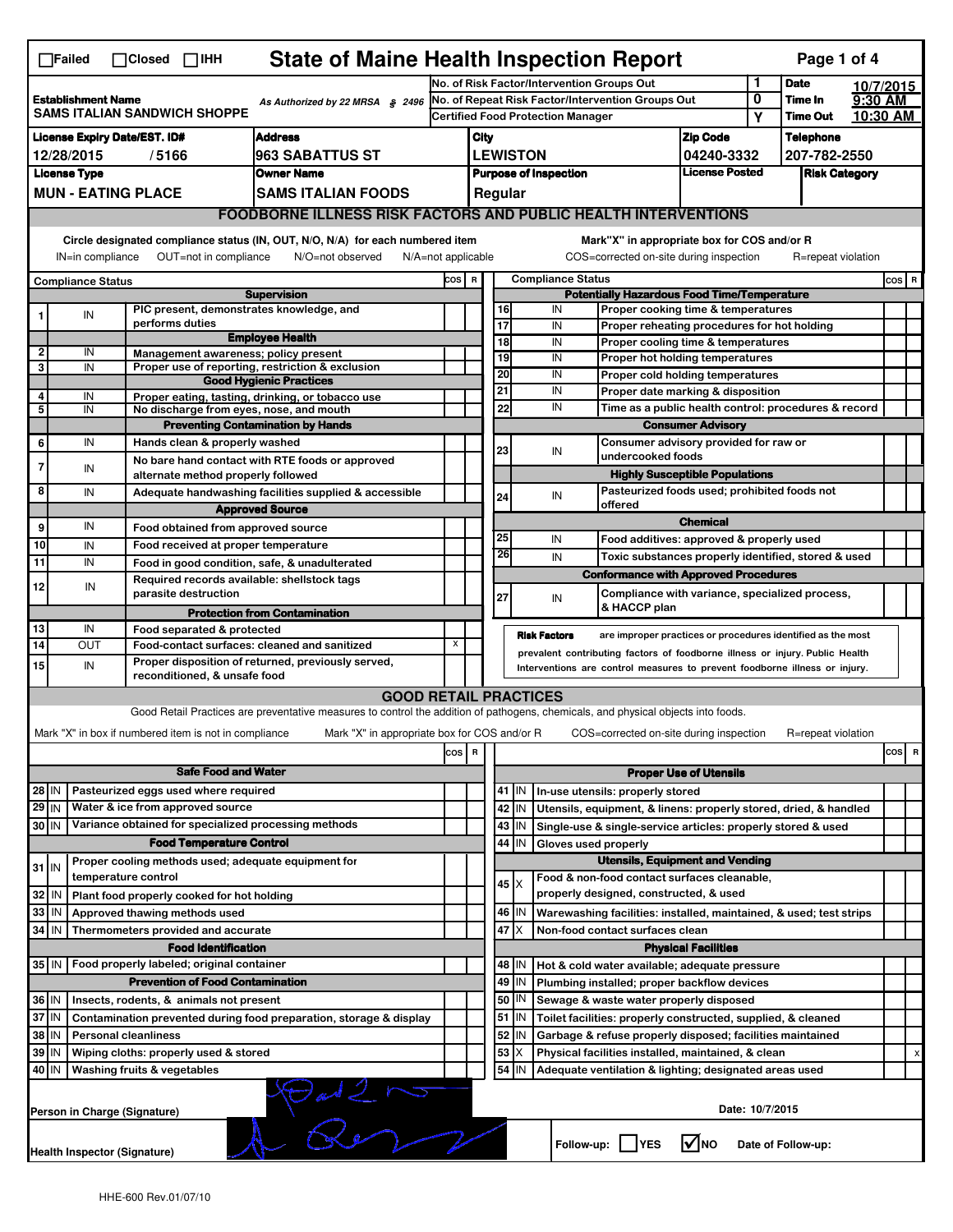|                                                                  | <b>State of Maine Health Inspection Report</b><br>Page 2 of 4 |                                                                                                      |  |  |  |  |  |  |  |  |
|------------------------------------------------------------------|---------------------------------------------------------------|------------------------------------------------------------------------------------------------------|--|--|--|--|--|--|--|--|
| <b>Establishment Name</b><br><b>SAMS ITALIAN SANDWICH SHOPPE</b> |                                                               | 10/7/2015<br>Date<br>As Authorized by 22 MRSA § 2496                                                 |  |  |  |  |  |  |  |  |
| License Expiry Date/EST. ID#<br>12/28/2015<br>/5166              | <b>Address</b><br>963 SABATTUS ST                             | Zip Code<br>City / State<br><b>Telephone</b><br><b>LEWISTON</b><br>04240-3332<br>207-782-2550<br>/ME |  |  |  |  |  |  |  |  |
| <b>Temperature Observations</b>                                  |                                                               |                                                                                                      |  |  |  |  |  |  |  |  |
| Location                                                         | <b>Temperature</b>                                            | <b>Notes</b>                                                                                         |  |  |  |  |  |  |  |  |
| walk-in cooler                                                   | 41                                                            |                                                                                                      |  |  |  |  |  |  |  |  |
| sandwich bar                                                     | 40                                                            |                                                                                                      |  |  |  |  |  |  |  |  |
| meat balls                                                       | 140                                                           |                                                                                                      |  |  |  |  |  |  |  |  |
| cheese                                                           | 40                                                            |                                                                                                      |  |  |  |  |  |  |  |  |
| ham in walk-in cooler                                            | 41                                                            |                                                                                                      |  |  |  |  |  |  |  |  |
| frig                                                             | 38                                                            |                                                                                                      |  |  |  |  |  |  |  |  |
| ham                                                              | 40                                                            |                                                                                                      |  |  |  |  |  |  |  |  |
| hot water                                                        | 110 plus                                                      |                                                                                                      |  |  |  |  |  |  |  |  |



**Date: 10/7/2015**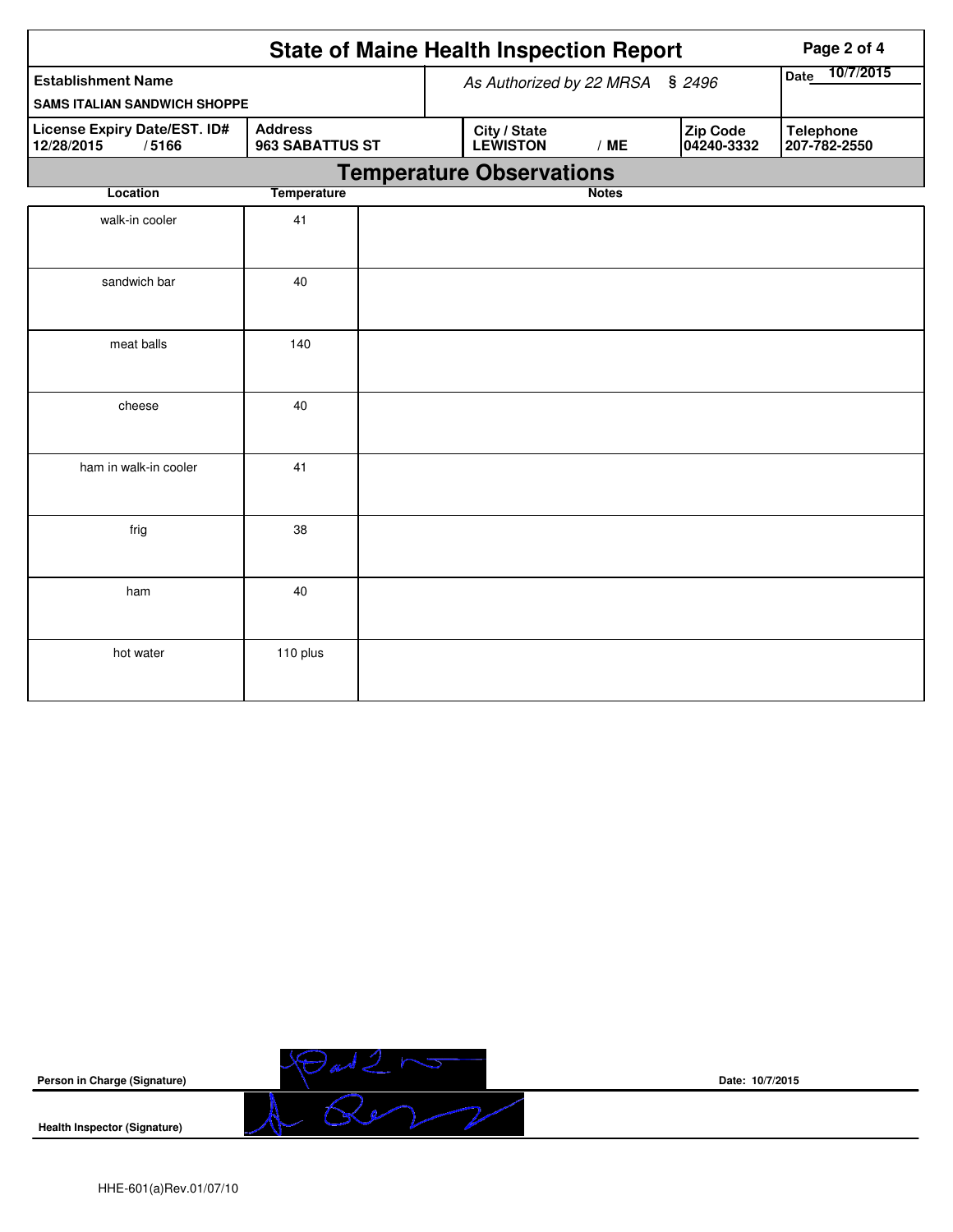| <b>State of Maine Health Inspection Report</b>                                                                                                     |                                   |                                 |           |                               |  |  |  |  |  |
|----------------------------------------------------------------------------------------------------------------------------------------------------|-----------------------------------|---------------------------------|-----------|-------------------------------|--|--|--|--|--|
| <b>Establishment Name</b>                                                                                                                          |                                   |                                 |           |                               |  |  |  |  |  |
| <b>SAMS ITALIAN SANDWICH SHOPPE</b>                                                                                                                |                                   |                                 |           |                               |  |  |  |  |  |
| License Expiry Date/EST. ID#<br>12/28/2015<br>/5166                                                                                                | <b>Address</b><br>963 SABATTUS ST | City / State<br><b>LEWISTON</b> | <b>ME</b> | <b>Zip Code</b><br>04240-3332 |  |  |  |  |  |
| <b>Observations and Corrective Actions</b>                                                                                                         |                                   |                                 |           |                               |  |  |  |  |  |
| Violations cited in this report must be corrected within the time frames below, or as stated in sections<br>8-405.11 and 8-406.11 of the Food Code |                                   |                                 |           |                               |  |  |  |  |  |
| 14: 4-601.11.(A): C: Equipment food-contact surfaces and utensils are not clean to sight and touch.                                                |                                   |                                 |           |                               |  |  |  |  |  |
| <b>INSPECTOR NOTES: tomato slicer corrected on site</b>                                                                                            |                                   |                                 |           |                               |  |  |  |  |  |
| 45: 4-202.15: N: Can openers improperly designed and constructed.<br>INSPECTOR NOTES: clean can opener-corrected on site                           |                                   |                                 |           |                               |  |  |  |  |  |
| 45: 4-204.12: N: Equipment openings, closures and deflectors are improperly designed and constructed.                                              |                                   |                                 |           |                               |  |  |  |  |  |
| INSPECTOR NOTES: replace all sandwich-pizza bar door seals that are split                                                                          |                                   |                                 |           |                               |  |  |  |  |  |
| 47: 4-602.13: N: Non-food contact surfaces are not cleaned at a frequency necessary to preclude accumulation of soil residues.                     |                                   |                                 |           |                               |  |  |  |  |  |
| INSPECTOR NOTES: clean refrigeration door seals-and freezer door seal                                                                              |                                   |                                 |           |                               |  |  |  |  |  |
| 53: 6-501.16: N: Mops are not being properly stored.                                                                                               |                                   |                                 |           |                               |  |  |  |  |  |
| INSPECTOR NOTES: must be hung to air dry                                                                                                           |                                   |                                 |           |                               |  |  |  |  |  |
|                                                                                                                                                    |                                   |                                 |           |                               |  |  |  |  |  |



**Date: 10/7/2015**

HHE-601(a)Rev.01/07/10 Page 3 of 4